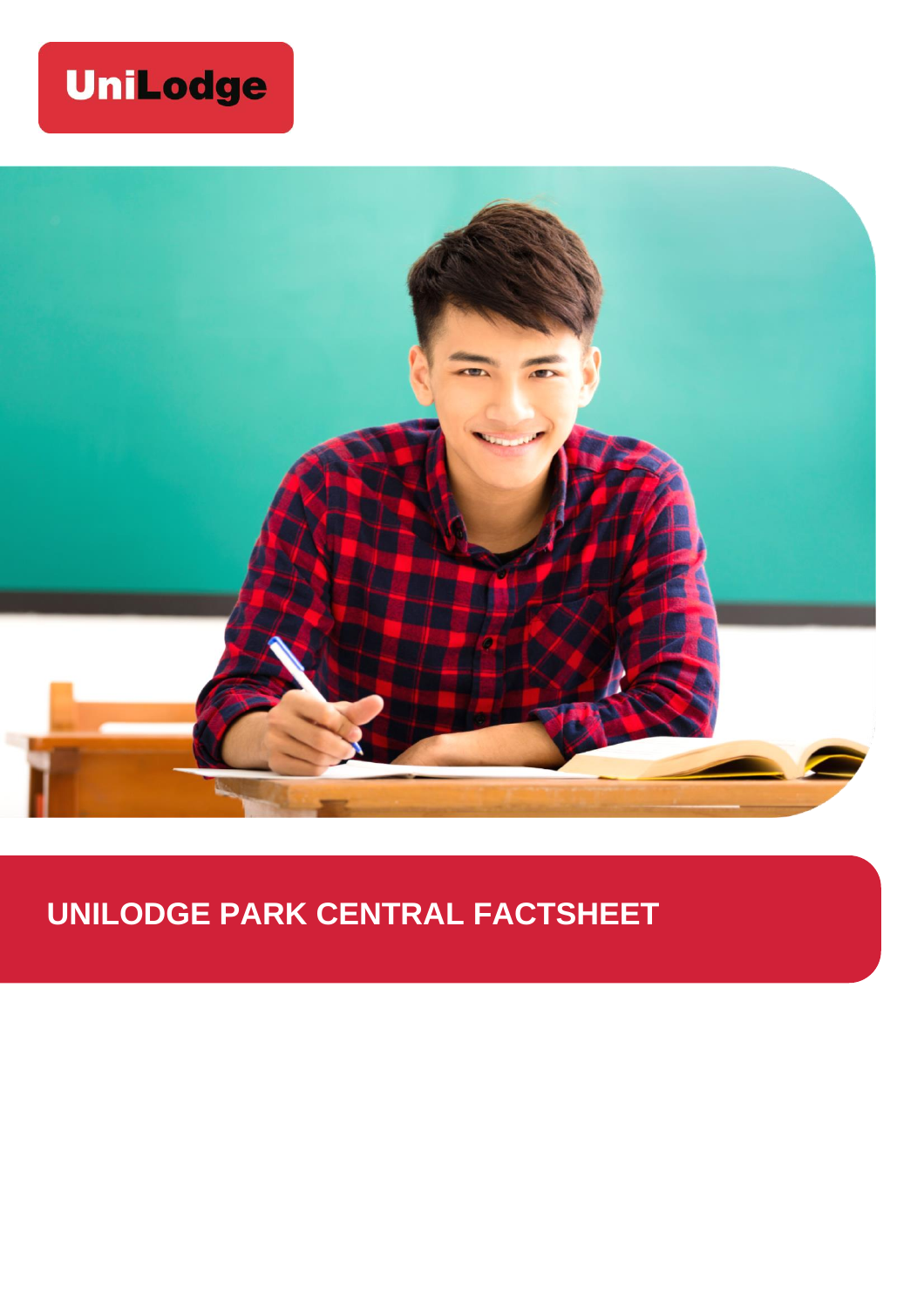| <b>PROPERTY DETAILS</b>              |                                                                                                                                                                                                                                                                                                                                                                                                                                                                                                                           |
|--------------------------------------|---------------------------------------------------------------------------------------------------------------------------------------------------------------------------------------------------------------------------------------------------------------------------------------------------------------------------------------------------------------------------------------------------------------------------------------------------------------------------------------------------------------------------|
| <b>Property Name</b>                 | UniLodge Park Central                                                                                                                                                                                                                                                                                                                                                                                                                                                                                                     |
| <b>Property Address</b>              | 8 Gillingham Street, Woolloongabba QLD 4102                                                                                                                                                                                                                                                                                                                                                                                                                                                                               |
| <b>Property Email Address</b>        | parkcentral@unilodge.com.au                                                                                                                                                                                                                                                                                                                                                                                                                                                                                               |
| Property Phone Number                | +61 7 3556 9500                                                                                                                                                                                                                                                                                                                                                                                                                                                                                                           |
| <b>APARTMENT / ROOM TYPES</b>        |                                                                                                                                                                                                                                                                                                                                                                                                                                                                                                                           |
| Four (4) Bedroom<br>Yes<br>Apartment | Plan on maximising your social life this semester? Then<br>the 4 Bedroom Multi-share is the perfect<br>accommodation solution. Join 3 other students in a<br>spacious, fully furnished apartment, designed for shared<br>living. Need some alone time? Retreat to the privacy of<br>your bedroom, which also includes a dedicated study<br>nook.<br>Bed Size: King Single<br>Bedroom Size: 11m2                                                                                                                           |
| Five (5) Bedroom<br>Yes<br>Apartment | Plan on maximising your social life this semester? Then<br>the 5 Bedroom Multi-share is the perfect<br>accommodation solution. Join 4 other students in a<br>spacious, fully furnished apartment, designed for shared<br>living. Need some alone time? Retreat to the privacy of<br>your bedroom, which also includes a dedicated study<br>nook.<br>There is also an option to have your own private<br>bathroom within this apartment type. (a higher rate<br>does apply)<br>Bed Size: King Single<br>Bedroom Size: 11m2 |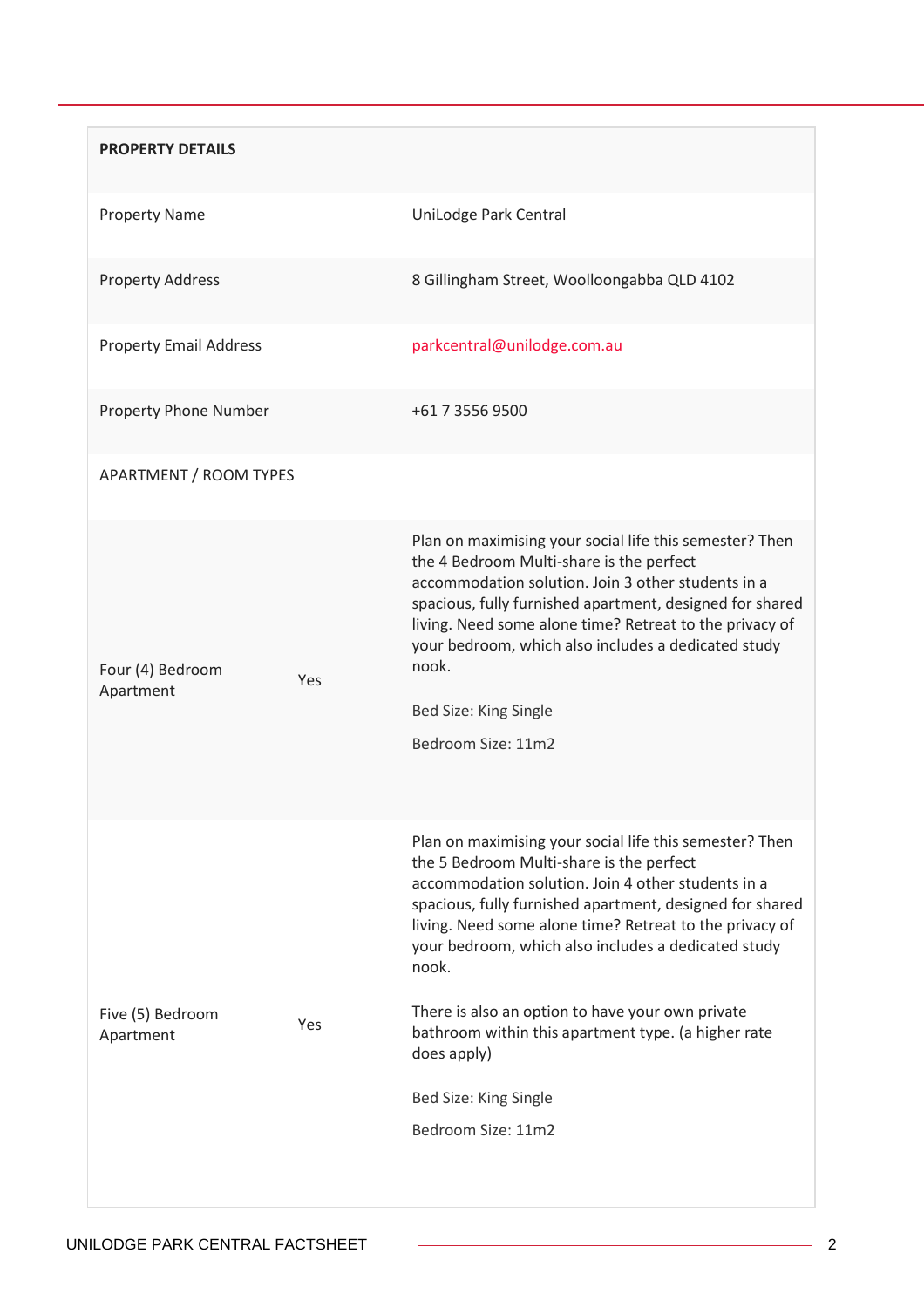| Six (6) Bedroom<br>Apartment       | Yes | Plan on maximising your social life this semester? Then<br>the 6 Bedroom Multi-share is the perfect<br>accommodation solution. Join 5 other students in a<br>spacious, fully furnished apartment, designed for shared<br>living. Need some alone time? Retreat to the privacy of<br>your bedroom, which also includes a dedicated study<br>nook.<br>Bed Size: King Single<br>Bedroom Size: 11m2                           |
|------------------------------------|-----|---------------------------------------------------------------------------------------------------------------------------------------------------------------------------------------------------------------------------------------------------------------------------------------------------------------------------------------------------------------------------------------------------------------------------|
| <b>Studio Single Apartment</b>     | Yes | Our studios are perfect for students who prefer living in<br>their own space. Come home to your own private<br>sanctuary, complete with city views, unrivalled<br>proximity to public transport and premium room<br>features.<br>Bed Size: King Single<br>Apartment Size: Approximately 19m2                                                                                                                              |
| Studio Double<br>Apartment         | Yes | Our studios are perfect for students who prefer living in<br>their own space. Come home to your own private<br>sanctuary, complete with city views, unrivalled<br>proximity to public transport and premium room<br>features.<br><b>Bed Size: Double</b><br>Apartment Size: Approximately 16 - 19m2                                                                                                                       |
| Studio Accessible<br>Apartment     | Yes | Built with accessibility in mind our studios are perfect<br>for students who prefer living in their own space. Come<br>home to your own private sanctuary, complete with city<br>views, unrivalled proximity to public transport and<br>premium room features.<br><b>Bed Size: Double</b><br>Apartment Size: Approximately 21m2                                                                                           |
| <b>Studio Premium</b><br>Apartment | Yes | The Studio Premium Apartments are suitable for<br>couples. With weekly rent being an additional charge of<br>\$50 per week. If you would like to book this room as a<br>couple please include both names in the application<br>form. Note: Both applicants will be required to sign a<br>General Tenancy Agreement Form 18a. Subject to<br>availability.<br><b>Bed Size: Double</b><br>Apartment Size: Approximately 21m2 |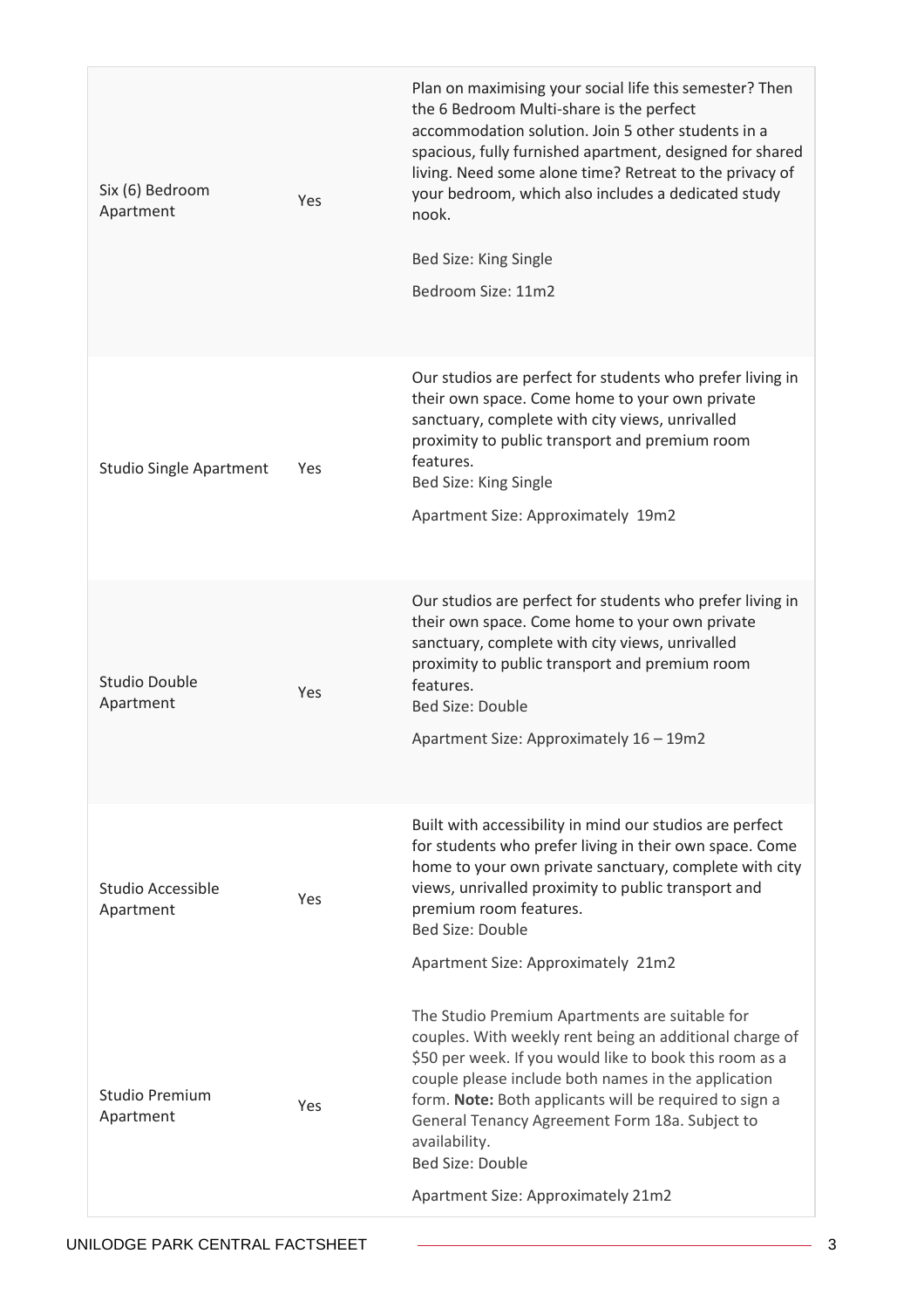| Studio Deluxe<br>Apartment | Yes | Live large with our studio deluxe corner apartments<br>that are perfect for students who prefer living in their<br>own space. Come home to your own private sanctuary,<br>complete with city views, unrivalled proximity to public<br>transport and premium room features. These large<br>studios are also suitable for couples. With weekly rent<br>being an additional charge of \$50 per week.<br>Bed size: Double<br>Apartment Size: Approximately 25m2                                                                                                                                                                                                                                                                                                                                                                            |
|----------------------------|-----|----------------------------------------------------------------------------------------------------------------------------------------------------------------------------------------------------------------------------------------------------------------------------------------------------------------------------------------------------------------------------------------------------------------------------------------------------------------------------------------------------------------------------------------------------------------------------------------------------------------------------------------------------------------------------------------------------------------------------------------------------------------------------------------------------------------------------------------|
| <b>Bond</b>                |     | Four (4) weeks of rent. Bond is lodged with the<br>Residential Tenancies Authority (RTA). The RTA are a<br>state government statutory authority that holds the<br>Bond on behalf of the resident for the term of the lease<br>and / or for any further period in which the resident<br>may occupy the apartment. Bond lodged is in Australian<br>Dollars only.<br>The bond cannot be used for rent unless authorised by<br>the Property Manager.<br>The cost of repair or excessive cleaning may be<br>deducted from the bond.                                                                                                                                                                                                                                                                                                         |
| Initial Deposit / Rent     |     | An initial advance rent equal to Two (2) weeks rent is<br>required at the time of accepting the offer. This will go<br>towards your first Two (2) weeks rent from the<br>commencement date of your lease agreement. In some<br>circumstances, should you fail to commence your<br>tenancy or cancel outside of the agreed terms, this<br>deposit may be forfeited.                                                                                                                                                                                                                                                                                                                                                                                                                                                                     |
| Paying Rent                |     | Rent is to always be paid in advance. You can make sure<br>of this by always paying your regular rent again before<br>the due date (where you are paid up too). Due dates for<br>rent payment are specified in the Rent Payment<br>Calendar. For a copy of the calendar please contact<br>reception.<br>For example, your initial advance rent of Two (2) week<br>will cover for when you start your lease. You will then<br>need to align your payment with the payment calendar<br>which will be issued to you on arrival or can found<br>online (click here). Thereafter, you will need to pay your<br>rent Two (2) weeks in advance before the next due<br>date.<br>It is best to always keep your rent paid Two (2) weeks in<br>advance just in case any emergencies come up and you<br>are unable to pay rent on a certain week. |
| Contracts (length)         |     | Short Stay $-2$ weeks to 11 weeks<br>Semester Only - 1 Semester or 12 weeks to 23 weeks                                                                                                                                                                                                                                                                                                                                                                                                                                                                                                                                                                                                                                                                                                                                                |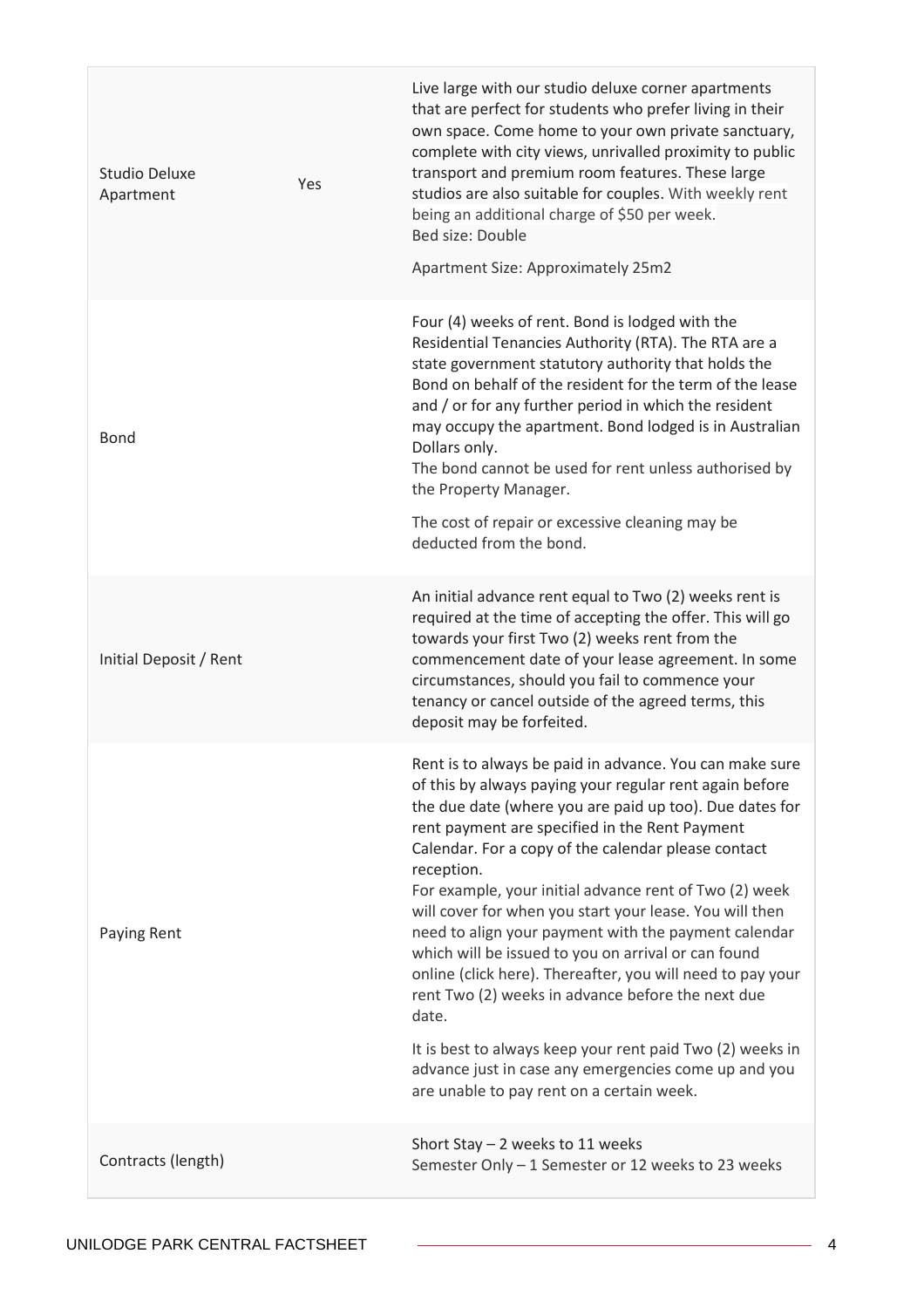|                                                |                           | Academic Year - Academic Year or 27 weeks to 47<br>weeks<br>Half Year - 6 months or 24 weeks to 26 weeks<br>Full Year - 12 months or 48 weeks to 52+ weeks                                                                                                                                                                                                                                                                                                                                                                                                                                                                                                   |
|------------------------------------------------|---------------------------|--------------------------------------------------------------------------------------------------------------------------------------------------------------------------------------------------------------------------------------------------------------------------------------------------------------------------------------------------------------------------------------------------------------------------------------------------------------------------------------------------------------------------------------------------------------------------------------------------------------------------------------------------------------|
| <b>APARTMENT INCLUSIONS &amp; FEATURES</b>     |                           |                                                                                                                                                                                                                                                                                                                                                                                                                                                                                                                                                                                                                                                              |
| Air-conditioning                               | Yes                       | All apartments and bedrooms include air-conditioning.<br>Enjoy year-round air conditioned comfort. The reverse<br>cycle air split system is perfect for the warm Brisbane<br>summer and will undoubtedly keep you warm during<br>chilly winters.                                                                                                                                                                                                                                                                                                                                                                                                             |
| Bathroom                                       | Yes                       | Studio apartments feature your own private bathrooms,<br>while the Six (6) Bedroom multi-share apartments<br>contain three (3) shared bathrooms, Four (4) Bedroom<br>multi-share apartment contain two (2) shared<br>bathroom, Five (5) Bedroom multi-share apartment<br>contain two (2) shared bathroom and there is also an<br>option to have your own private bathroom within this<br>apartment type. Each bathroom includes a vanity or<br>basin, mirror, shelving, shower with shower curtain,<br>toilet, towel rail, coat hooks. The Studio Accessible<br>bathrooms can have accessible grab rails and a folding<br>shower seat installed if required. |
| Bedrooms Secure -<br>Electronic                | Yes                       | With your security and safety in mind, access to your<br>floor and apartment is via Onity swipe cards., including<br>your bedroom door.                                                                                                                                                                                                                                                                                                                                                                                                                                                                                                                      |
| <b>Cleaning Apartments</b>                     | By<br>arrangement<br>only | Don't like cleaning? That's ok! For an additional fee we<br>can assist in organising a regular clean of your<br>apartment so you have more time to hit the books,<br>mingle with your friends in the great common areas, or<br>explore Brisbane - Australia's New World City!                                                                                                                                                                                                                                                                                                                                                                                |
| <b>Departure Cleaning</b><br>(at end of lease) | By<br>arrangement<br>only | Your apartment has been professionally cleaned and<br>fitted with a new mattress protector prior to your<br>arrival. As a condition of your lease you must leave your<br>premises in the same condition as when you entered<br>them. To take some of the stress out of your exit<br>process, UniLodge has negotiated volume rates with a<br>bond cleaning company that delivers a high standard of<br>service that meets our expectations. Ask your friendly<br>customer service staff at Reception for pricing!                                                                                                                                             |
| Dining Table & Chairs                          | Yes                       | High dining tables and bar stool are included in the Six<br>(6), Five (5) and Four (4) Bedroom apartments, so you<br>can sit down and enjoy a home cooked meal in the<br>comfort and privacy of your own apartment.                                                                                                                                                                                                                                                                                                                                                                                                                                          |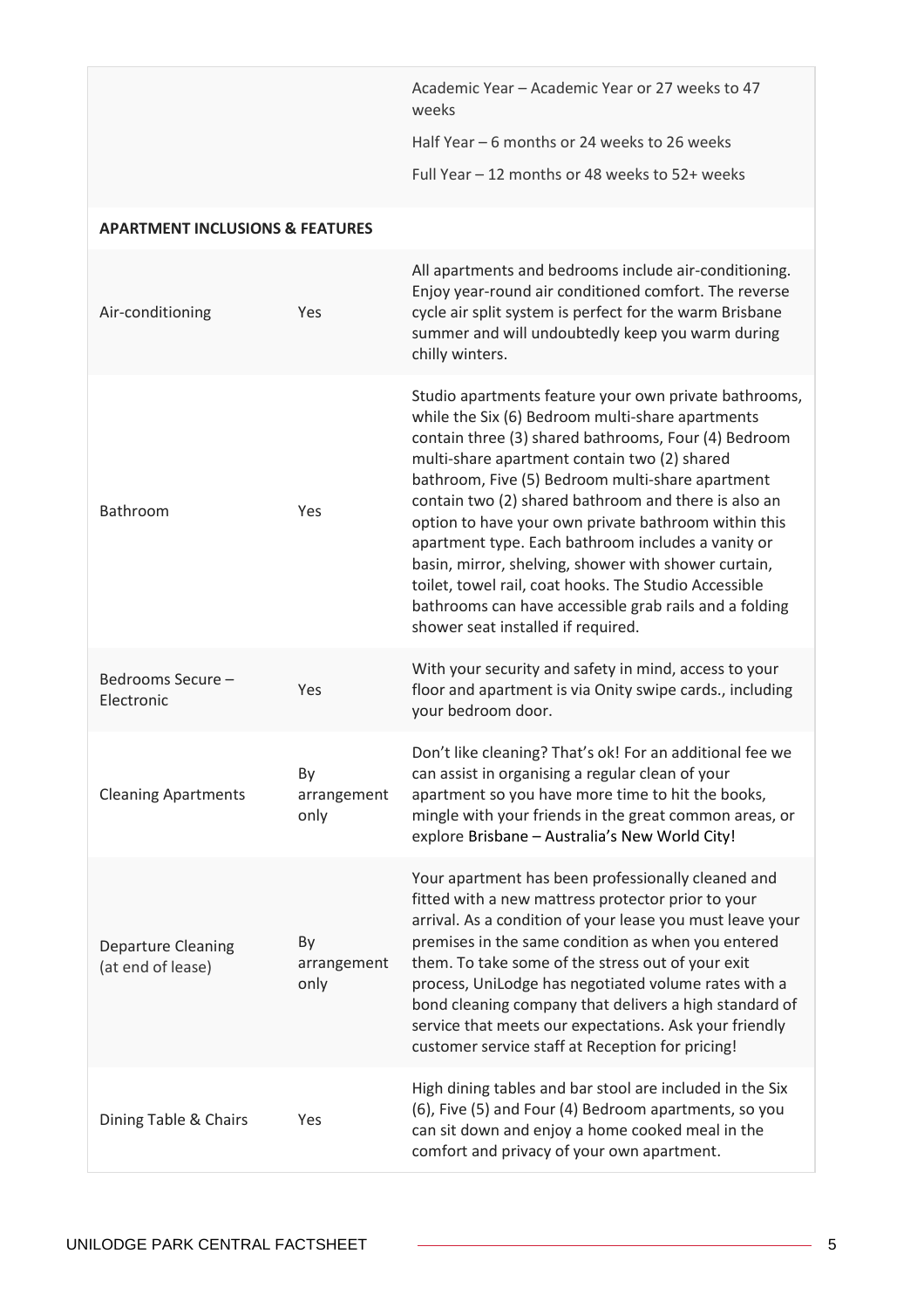| Electricity                              | Yes                    | Your electricity connection and usage is included in rent<br>- No need to pay bills at the end of each month!                                                                                                                                                                                                                                                                                                                     |
|------------------------------------------|------------------------|-----------------------------------------------------------------------------------------------------------------------------------------------------------------------------------------------------------------------------------------------------------------------------------------------------------------------------------------------------------------------------------------------------------------------------------|
| Heating                                  | Yes                    | Each bedroom features a reverse cycle heater for those<br>days when it gets a little too cool for comfort.                                                                                                                                                                                                                                                                                                                        |
| Internet                                 | Yes                    | We know internet is important when you're a student,<br>which is why you can enjoy the high-speed Unlimited<br>Wi-Fi internet, as part of your room rent! Why limit<br>yourself, go unlimited!                                                                                                                                                                                                                                    |
| Kitchen                                  | Yes                    | The kitchen in your apartment has all of your basic<br>essentials! The studio apartments include a 2 burner<br>ceramic induction cook top, rangehood, sink, garbage<br>bin, 30L convection microwave and a 221L top mount<br>refrigerator. The Six (6), Five (5) and Four (4) bedroom<br>apartments also include the all essentials in a studio and<br>a free standing oven unit with 4 burner cook top and<br>503L refrigerator. |
| Kitchen, Linen & Bedding<br>Packs        | Can be pre-<br>ordered | Available for purchase through Your Shop - have items<br>purchased from Your Shop ready in your unit when you<br>arrive! It's easy, convenient and value for money -<br>awesome! Other household items are also available for<br>purchase from Your Shop. To read more on what other<br>UniLodge residents think of Your Shop, head to the Your<br>Shop FAQ.                                                                      |
| Study Desk & Chair                       | Yes                    | These key essentials are included in your apartment for<br>your academic needs, along with a large pin board and<br>shelves. And we have also added a Double power outlet<br>along with built-in Double USB points and overhead<br>desk lighting.                                                                                                                                                                                 |
| Water                                    | Yes                    | Your water connection and usage is included in rent -<br>no need to pay bills at the end of each month!                                                                                                                                                                                                                                                                                                                           |
| <b>Televisions</b>                       | Yes                    | All Six (6), Five (5) and Four (4) bedroom mutlishare are<br>installed with a large 40-inch flat screen Full HD LED<br>SmartTV.<br>But who needs TV when you have unlimited Wi-Fi to<br>watch all your favourite things online!                                                                                                                                                                                                   |
| <b>PROPERTY FEATURE &amp; FACILITIES</b> |                        |                                                                                                                                                                                                                                                                                                                                                                                                                                   |
| <b>Barbeque</b>                          | Yes                    | BBQ facilities are located in the outdoor recreation area<br>in both Metro Tower & Sky Tower - enjoy a BBQ with<br>your friends, or prepare dinner for one.                                                                                                                                                                                                                                                                       |
| <b>Bike Space</b>                        | Yes                    | Bike racks are available to residents and are undercover<br>and secure. There are over 800 spaces in the building<br>located in the basement accessible via lifts.                                                                                                                                                                                                                                                                |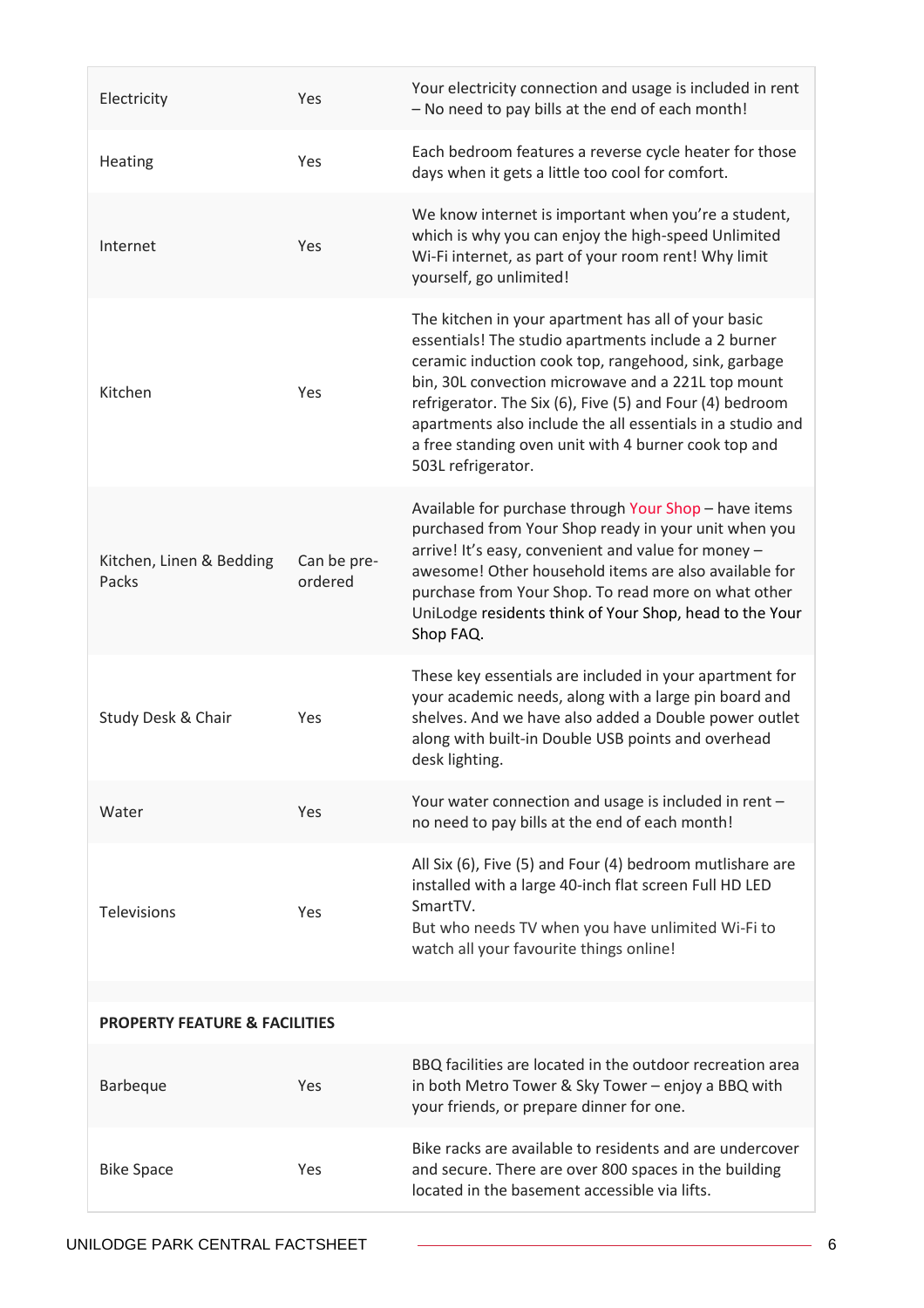| <b>Building Security</b>                                | Yes | Resident safety is our number one priority for UniLodge.<br>The property features secure access to the building $-$ no<br>one can gain access to enter the building without an<br>electronic swipe card or unless accompanied by a<br>resident or staff member. And we have friendly security<br>guards from ASG Security patrolling the property every<br>night to ensure our residents and building are safe.                                                                                                                                                                                                                                                                                                                                                                                                                                                                                                                                                                                                                                                                                                                                                                                                                                                                                                                                                                                                       |
|---------------------------------------------------------|-----|-----------------------------------------------------------------------------------------------------------------------------------------------------------------------------------------------------------------------------------------------------------------------------------------------------------------------------------------------------------------------------------------------------------------------------------------------------------------------------------------------------------------------------------------------------------------------------------------------------------------------------------------------------------------------------------------------------------------------------------------------------------------------------------------------------------------------------------------------------------------------------------------------------------------------------------------------------------------------------------------------------------------------------------------------------------------------------------------------------------------------------------------------------------------------------------------------------------------------------------------------------------------------------------------------------------------------------------------------------------------------------------------------------------------------|
| Car Park                                                | Yes | UniLodge Park Central offers around 400 undercover<br>car park spaces. Parking is strictly for resident use only.<br>Get in there quick and register for a car park. Priority<br>given to students who wish to secure for their entire<br>lease period. Car Park Registration Form is currently<br>unavailable. Please send us an email<br>at parkcentral@unilodge.com.au with your Reference<br>Number (as outlined in your Offer Letter) if you wish to<br>register for a car park.                                                                                                                                                                                                                                                                                                                                                                                                                                                                                                                                                                                                                                                                                                                                                                                                                                                                                                                                 |
| <b>Cleaning Common Areas</b><br>(not inside apartments) | Yes | Providing our residents with a clean and welcoming<br>environment is essential, and we do this by ensuring<br>that the cleaning of our common areas is of a high<br>standard.                                                                                                                                                                                                                                                                                                                                                                                                                                                                                                                                                                                                                                                                                                                                                                                                                                                                                                                                                                                                                                                                                                                                                                                                                                         |
| <b>Common Areas</b>                                     | Yes | Whether it's studying, socialising or relaxing, there is a<br>space for you within the exciting common areas at<br>UniLodge Park Central.<br>Head down to Level 2 - Common Area for your ultimate<br>student living experience.<br>Work on your assignments in the Quiet Study<br>Area with booths and study tables<br>Cook up a storm with your friends in the<br>$\bullet$<br>Kitchen and Dining Area in the Metro Tower<br>and Sky Tower, equipped with everything you<br>will need to create a gourmet feast.<br>Practice in the Music Room located in the<br>$\bullet$<br>Metro Tower and get together with friends for a<br>fun-filled jamming session.<br>Stay fit in the Gym located in the Sky Tower<br>with a great range of exercise equipment and<br><b>TV</b><br>Chill out, socialise or enjoy the fresh air in<br>the Outdoor Dining & Kitchen Deck which<br>includes outdoor seating and tables.<br>Hangout with your mates in the Common Areas<br>$\bullet$<br>which offers a large space in both Metro and<br><b>Sky Towers</b><br>Enjoy Netflix in the TV Lounge and watch your<br>favourite TV shows, movies or sporting events<br>on Foxtel in the state of the art Theatrette. The<br>theatrette also features a massive 75-inch TV<br>screen to promote your ultimate experience<br>Challenge your friends to a game in the Games<br>$\bullet$<br>Area on the ground level, which features pool |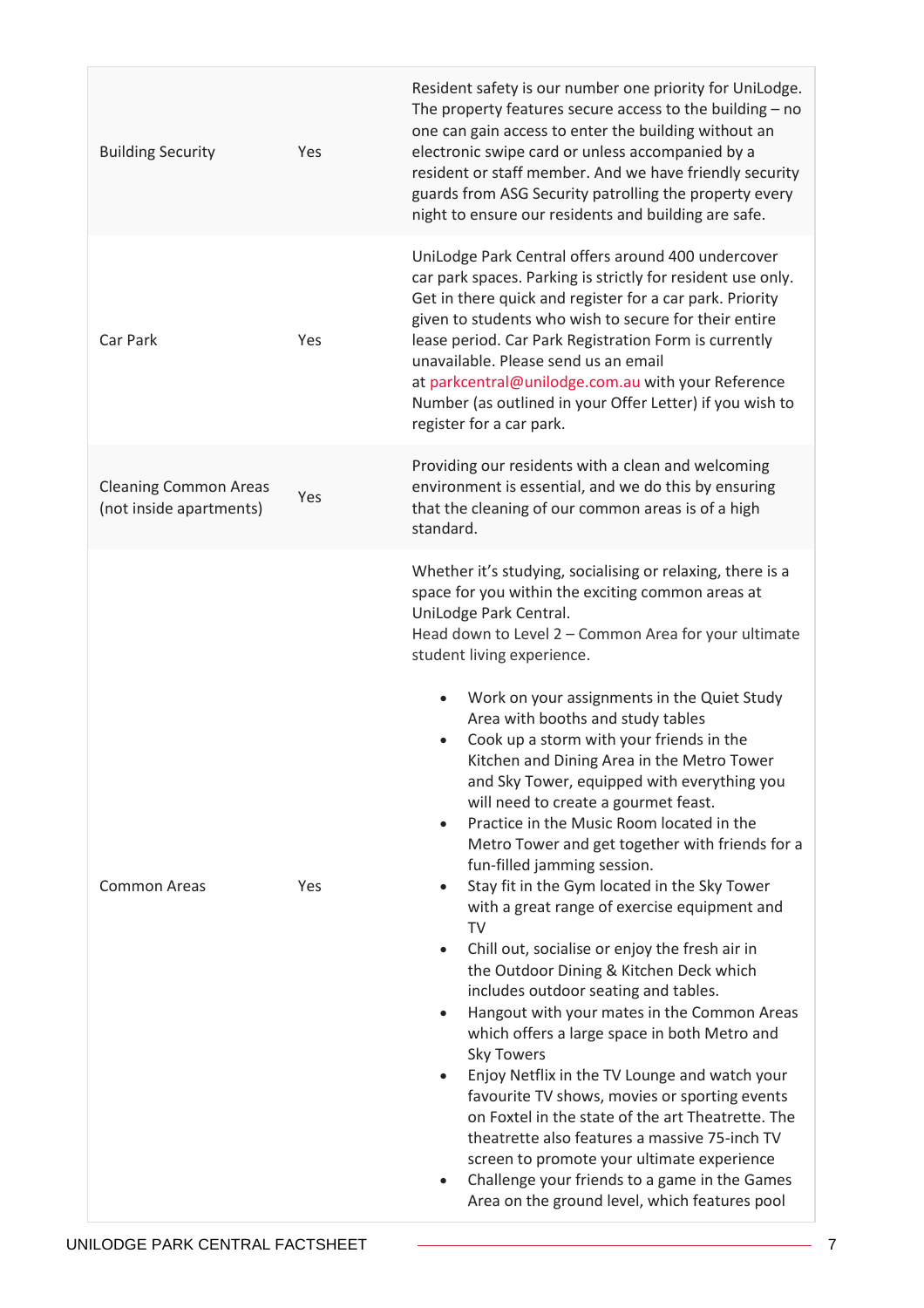tables, foosball table, table tennis, TV and vending machines • Enjoy the landscaped outdoor area that provides a fine mix of herbs and plants Community Spirit Program Yes Community Spirit Program (CSP) membership is included in your rent! The program offers a great range of activities & events – ranging from day trips (Australia Zoo, Wet n Wild, Movie World, Sea World, etc.), BBQs, dinners, helping charities, game competitions, career and life skill workshops and much more – check out our [Facebook Page](https://www.facebook.com/UniLodgeParkCentral/) for photos of our recent events! Gym Yes Never miss a workout! Our 24hr Gym located in Sky Tower, Level 2 will help you look after your health and feeling good. The Gym is free for use for all residents. Please ensure you have signed a Gym Consent Form when you arrive to gain access to the Gym. Laundry Room Yes Being the Largest Student Community in Australia, we have added not one (1) but two (2) Laundry Rooms. Laundry Rooms are located in both Metro Tower and Sky Tower on level 2. These rooms are fully equipped with cashless washing machines and gas dryers, hand washing tub and iron stations. Access to the laundry is available 24/7 – do you washing at any time of the day. Fee  $-$  \$4 per wash & \$4 per dry Mail Boxes Yes Mail boxes are located behind reception for each apartment. You are able to collect your mail any time during reception hours. Media Room/Theatrette Yes Enjoy watching your favourite movies and TV shows within the Theatrette on level 2 which boasts a massive 75-inch screen TV. For all the sports lovers and movie lovers – this is your haven! On-site Staff Yes Our on-site friendly customer service focused staff offer general assistance and pastoral care services – you will always have someone there for you. Photocopying & Printing Yes If you need to make a photocopy or print off an assignment, one of our friendly customer service staff at reception can assist – charges apply. Public Transport Step outside the front entrance of UniLodge Park Central and you'll find Buranda Train Station and the [Buranda Busway.](https://jp.translink.com.au/plan-your-journey/stops/buranda-busway-station) Shops, Restaurants & Example, increased and the Feeling hungry or time to treat yourself?<br>Cafes

UNILODGE PARK CENTRAL FACTSHEET  $\overline{3}$